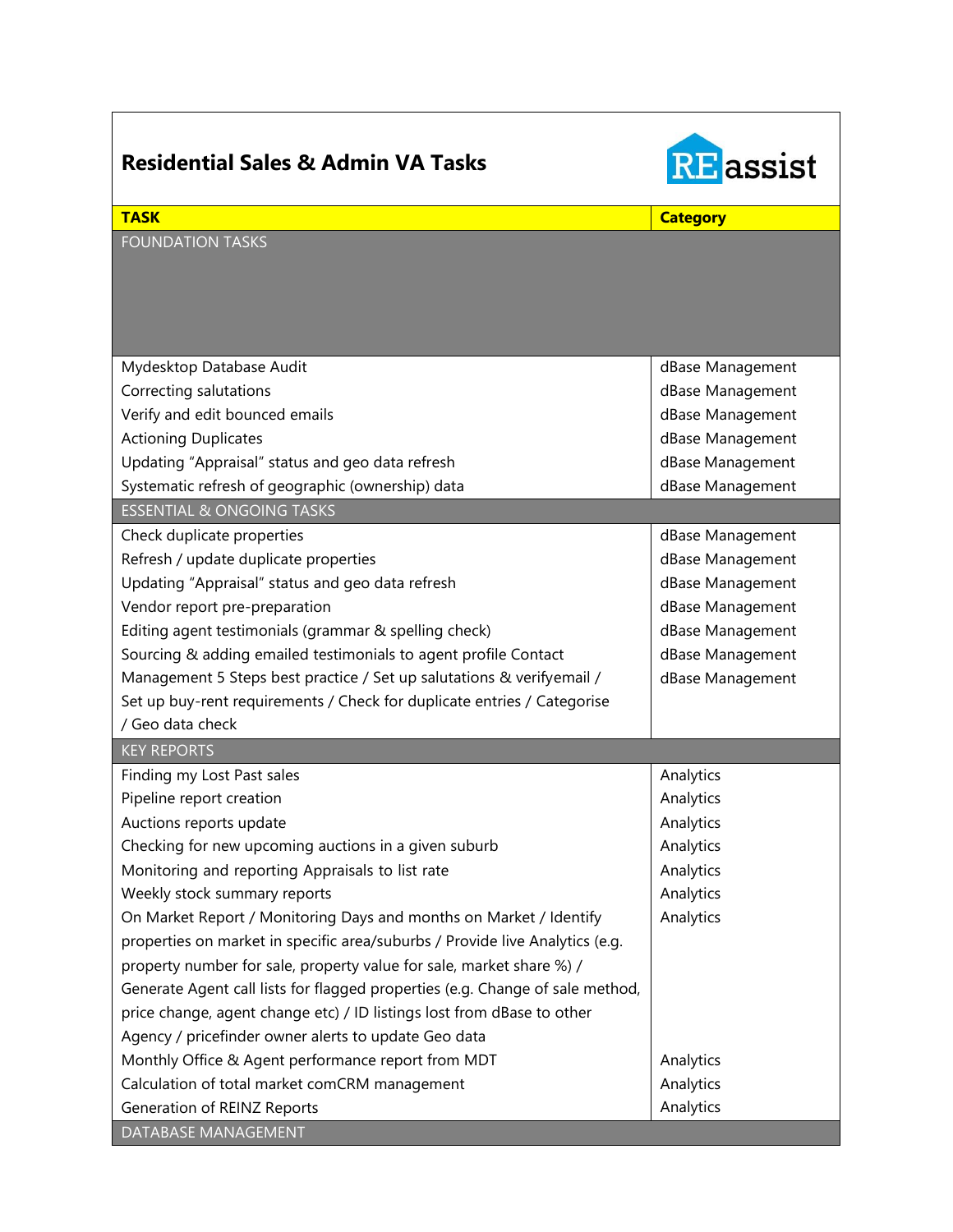| Data Mining / Database creation & management                                 | dBase Management |
|------------------------------------------------------------------------------|------------------|
| Systemisation of the delivery of, and client response to, Quarterly "Market" | dBase Management |
| Review"                                                                      |                  |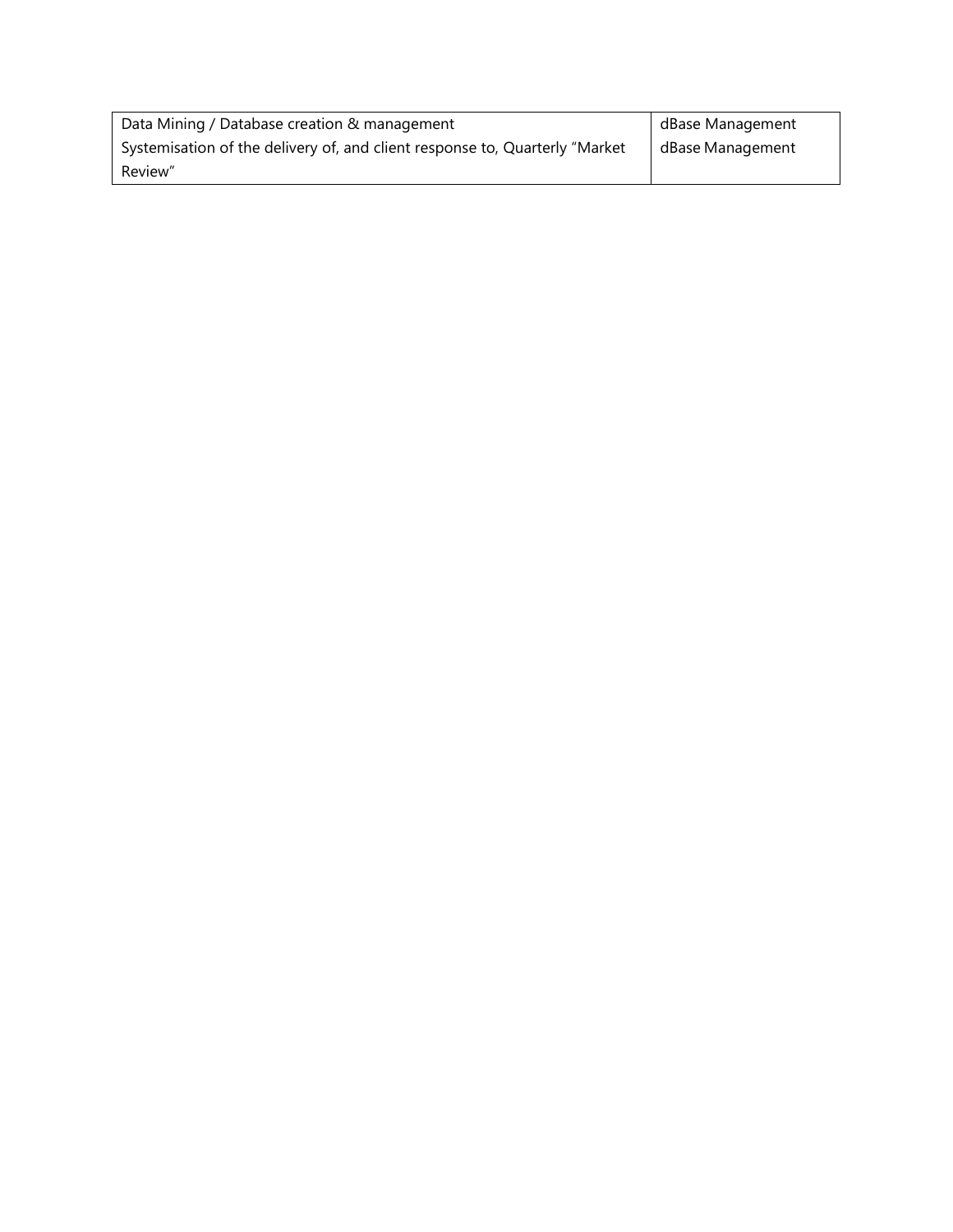| Appraisal requests - Weekly analytics report                                  | dBase Management    |
|-------------------------------------------------------------------------------|---------------------|
| Updating MDT with handwritten OFI info                                        | dBase Management    |
| Anniversary report creation (monthly)                                         | dBase Management    |
| Systemised sending of anniversary messages                                    | dBase Management    |
| Responding to sales enquiries                                                 | dBase Management    |
| Creation of realestate.com.au / domain / portal / Property Alerts             | dBase Management    |
| Uploading, updating, removal, renewals of sales listings                      | dBase Management    |
| Sending SMS to Precincts - Just sold, just listed, auction                    | dBase Management    |
| remindersCorrecting Geo data Street name duplicates                           | dBase Management    |
| Entering of Open Homes attendees                                              | dBase Management    |
| Setting up of auto response to email, bulk SMS                                | dBase Management    |
| <b>SALES SUPPORT</b>                                                          |                     |
| Creation of Agent follow up call lists                                        | Lead Identification |
| Creation of Listed Land Use Registration Report                               | Lead Identification |
| Checking of Agent Pipelines                                                   | Lead Identification |
| Checking if a property has been appraised or listed with another agency       | Lead Identification |
| Lead Monitoring via MDT                                                       | Lead Identification |
| Generate Agent call lists for flagged properties (e.g. Change of Sale method, | Lead Identification |
| price change, agent change etc.)                                              |                     |
| Checking property interaction on ActivePipe                                   | Lead Identification |
| Agent profile editing                                                         | Sales Admin         |
| Agent photo swapping / changing / editing                                     | Sales Admin         |
| Market snapshot (Newsletter)                                                  | Outfit              |
| Pre listing kit preparation                                                   | Outfit              |
| Magic 50's (just listed / just sold)                                          | Outfit              |
| <b>Newsletter Creation</b>                                                    | Outfit              |
| Preparation of property pre-listing kit                                       | Outfit              |
| Weekly emailing of Agent market snapshot reports                              | Outfit              |
| Creation and Sending of ADL forms                                             | Sales Admin         |
| Processing under offers                                                       | Sales Admin         |
| Processing price adjustments                                                  | Sales Admin         |
| Processing unconditional properties                                           | Sales Admin         |
| Processing settled properties                                                 | Sales Admin         |
| Creation of Presentations and spreadsheets for meetings                       | Sales Admin         |
| Audio Transcription to email/doc                                              | Sales Admin         |
| Uploading property photos to MDT                                              | Sales Admin         |
| Creation of fliers                                                            | Sales Admin         |
| Creation of Market reports                                                    | Sales Admin         |
| Archiving past invoices                                                       | Sales Admin         |
| Sending of contracts to buyers (per agent)                                    | Sales Admin         |
| Editing and removing watermarks of properties                                 | Sales Admin         |
| Signboard management                                                          | Sales Admin         |